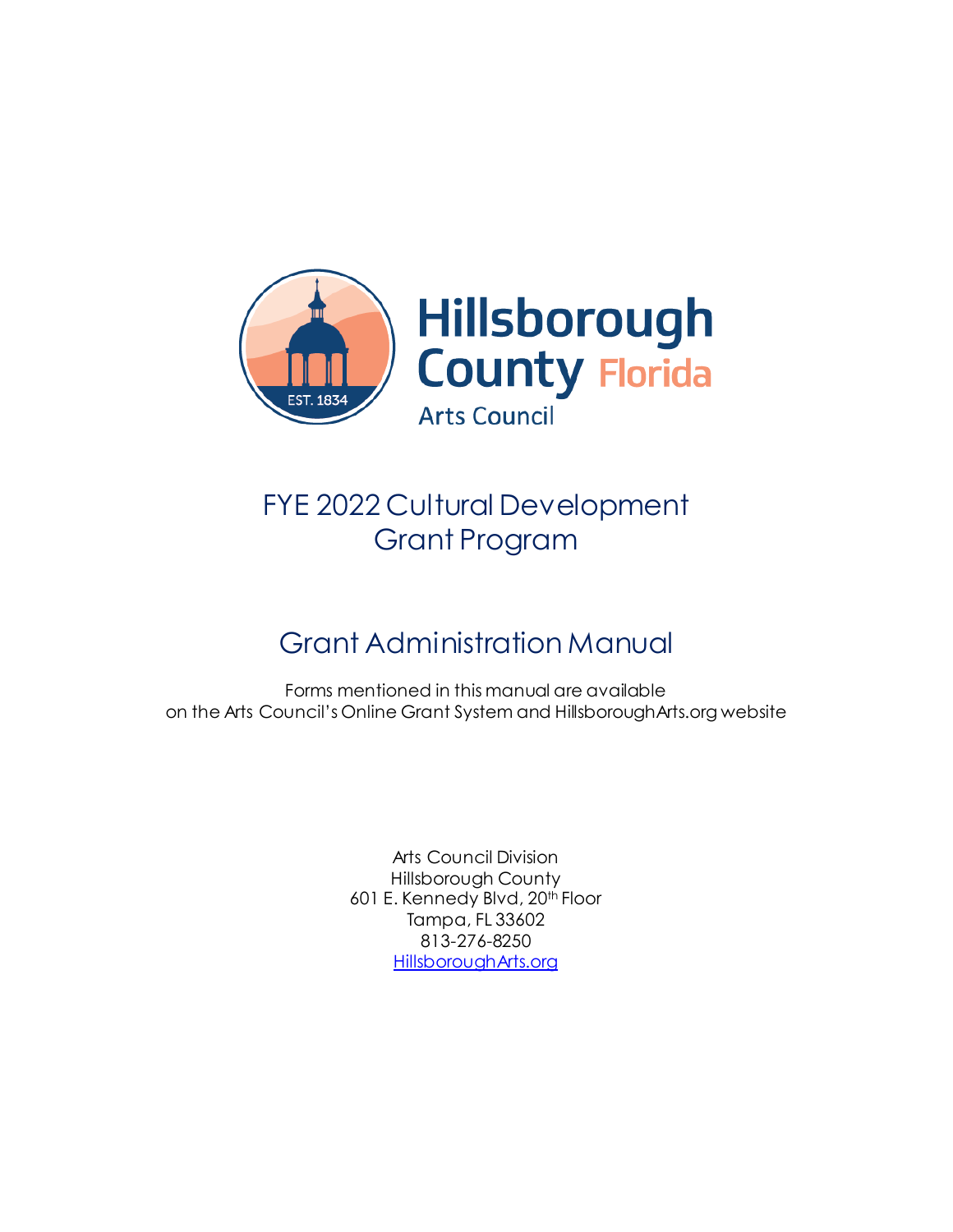# Arts Council Division FYE 2022 Cultural Development Grant Administration

This manual has been prepared for Cultural Development Grant recipients as a guide to assist in effectively managing their grants according to Arts Council and Hillsborough County policies and regulations. The manual provides background of the terms and conditions, policies, and procedures established in your Grant Agreement. The manual is subject to periodic review, revision and update to reflect current procedures and requirements. Changes will be forwarded to each grantee as they occur.

The Grant Agreement is the legal instrument by which the Arts Council has agreed to reimburse an organization for costs. To avoid any ineligible expenditures, nonreimbursable expenditures, audit findings and other difficulties, grantees are urged to become familiar with the language, terms, conditions, and procedures of the Grant Agreement, the Program Guidelines, and this document.

If your organization desires further clarification on certain portions of this document or the Grant Agreement, please contact the Arts Council for a meeting to review these requirements and procedures.

### **CONTRACT ADMINISTRATION**

The grant period (October 1, 2021 through August 31, 2022) begins on October 1, 2021 after the Arts Council has received a copy of the grantee's current Certificate of Liability Insurance in the amount of one million dollars (\$1,000,000) naming the Hillsborough County Board of County Commissioners as additional insureds. Grant agreements will be provided retroactively for FYE 2022.

Eileen Blake has been designated as your staff contact to assist you with your Grant Agreement; audit requirements; grant reporting and other related operational matters such as requests for payment and reimbursement; budget changes; and other approvals stipulated in your Grant Agreement.

Periodic reviews of your organization may be conducted during the grant year. These reviews may entail review for Grant Agreement compliance, proposal status, and fiscal responsibility. You will be notified of any problems that may need to be addressed.

Reimbursement may be withheld for failure to comply with the terms, conditions, and requirements of the Grants Agreement.

#### **IF YOU HAVE ANY QUESTIONS REGARDING YOUR GRANT AGREEMENT OR RESPONSIBILITIES, CONTACT EILEEN BLAKE BY EMAIL AT [BLAKEE@HCFLA.GOV.](mailto:BlakeE@HCFLA.gov)**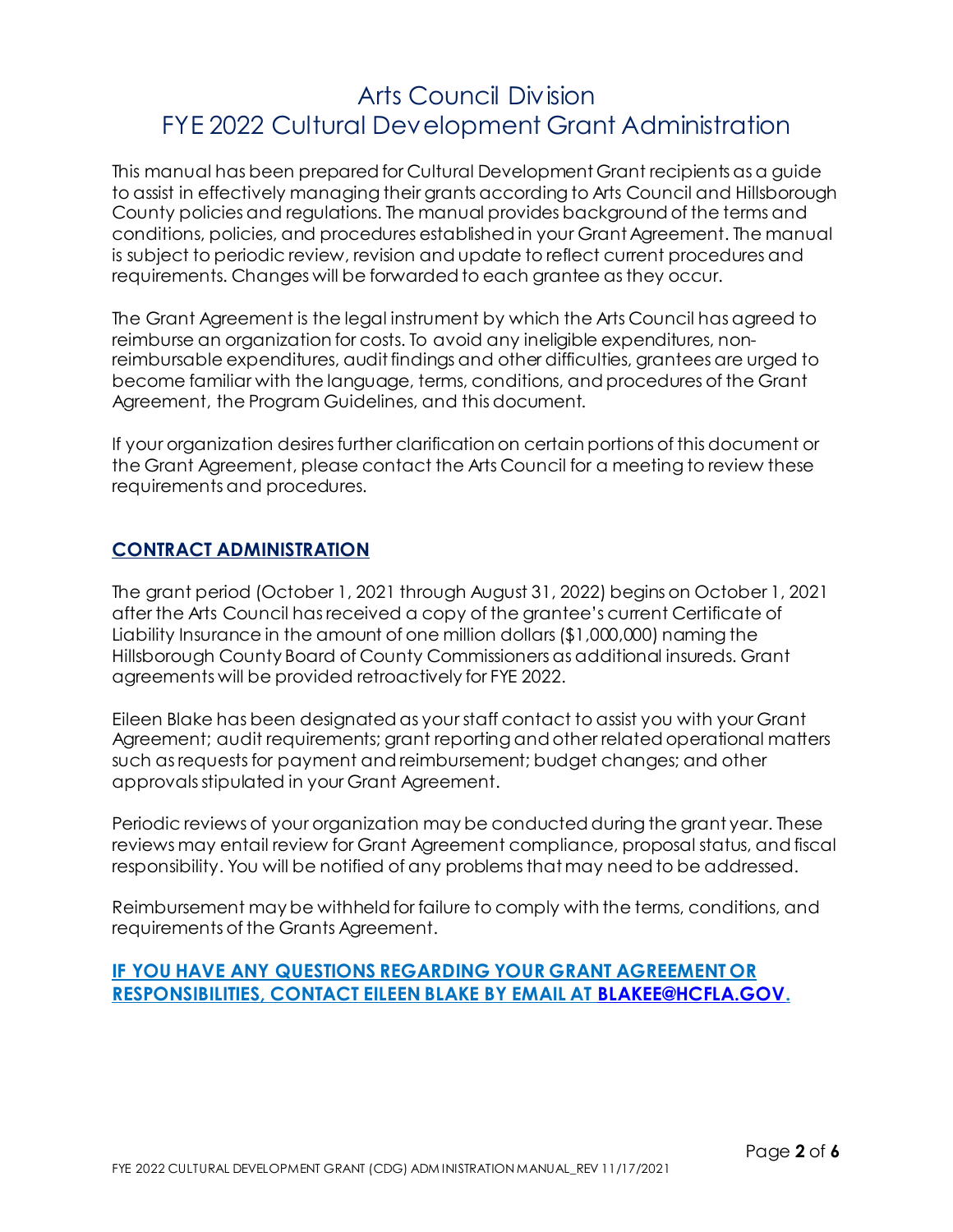#### **GRANT FUNDS**

The Arts Council can disburse grant funds only after all parties have signed the Grant Agreement. Thereafter, funds will be disbursed quarterly on a reimbursement basis in response to invoices submitted for services beginning October 1.

Grant funds **may** be expended for the following:

- Salary support
- Production costs
- Consultant fees
- Honoraria
- Equipment rental
- Venue rental
- Marketing (promotion and publicity)
- Publications

Grant funds **may not** be used for the following:

- Deficiencies in previously completed projects or for unanticipated costs of an ongoing project
- Benefits and projects planned primarily for fund-raising purposes, i.e. hospitality
- Private entertainment, food/beverages, plaques, awards, cash prizes or scholarships
- Licensing fees
- Interest on loans, fines, penalties or costs of litigation
- Re-granting
- Activities for which academic credit is given
- Projects to reduce existing deficits
- Projects not open to the general public and/or restricted to an organization's membership only
- Remuneration of Arts Council employees for any services rendered as part of a project receiving a grant from the Arts Council
- Travel that is not revenue-producing, competition-related or continuing education
- Fuel
- Capital expenditures (includes acquisitions, building projects or renovations)

It is the responsibility of the grantee to make sure that no invoices are submitted twice for reimbursement and that all invoices submitted are original.

### **REQUESTS FOR REIMBURSEMENT**

The Arts Council will disburse grant funds on a **reimbursement basis** in response to invoices submitted for expendituresincurred and paid during the grant year to carry out the Scope of Services as detailed in the grant application narrative and budget.

All grant payments are requested by completing online forms for the Invoice for Payment, Grant Invoice Detail for Reimbursement, Organization Status Report and uploading proper documentation of the related paid expenses. Required documentation must be uploaded as PDF files.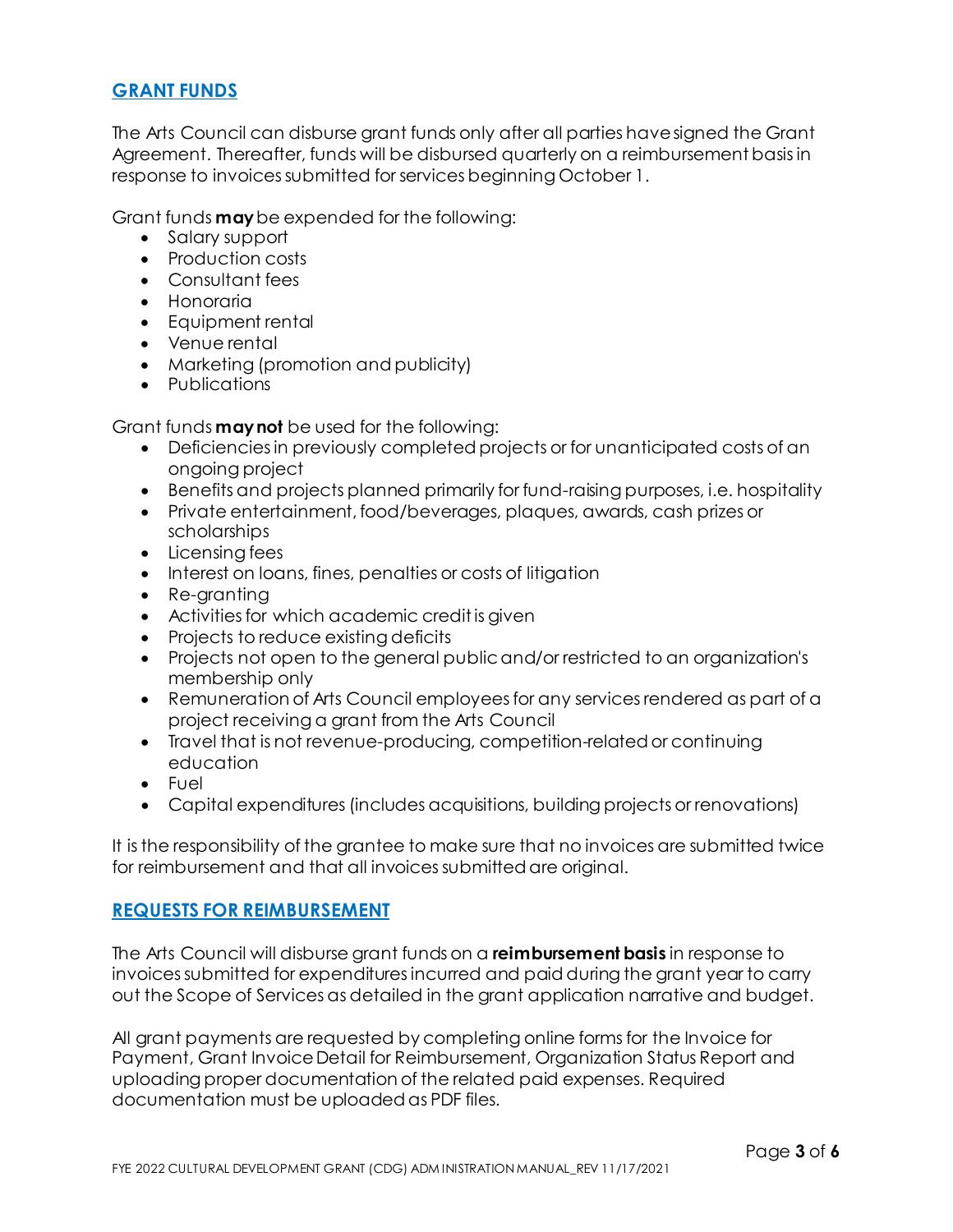The request is checked for adequate and sufficient documentation of the amounts due and cross-checked with thenarrative and budget provided in the grant application. Grantee's Invoice for Reimbursement Payment must be signed by the authorized official or designated grant contact.

In addition to these requirements, the Arts Council staff will review grantee compliance with Grant Agreement obligations throughout the grant year such as:

- Required insurance is in good standing.
- Proper credit is being given for funding as specified in the Grant Agreement.

Grant recipients do not have to submit documentation of matching funds when submitting requests for reimbursement. A cash match of at least 1 to 1 must be shown in the financial section of the Final Report at the end of the grant year.

All requests for reimbursement and the Final Report must be received by the Arts Council no later than August 15, 2022 as we cannot pay invoices for reimbursement received after August 15, 2022.

# **REQUIRED DOCUMENTATION OF PAID EXPENDITURES**

Required documentation of paid expenditures consists of copies of invoices with corresponding copies of checks (front and back) or copies of cancelled checks enclosed with bank statements. Note: It is only necessary to send a copy of the statement that contains the pertinent information relative to the grant expense.

For personnel expenditures, provide corresponding copies of checks (front and back) or copies of checks enclosed with the bank statements and a copy of the employment contract, letter of employment agreement for the individual or W-2. If the payroll is via direct deposit, please provide the payroll ledgers and copies of the bank statement showing the withdrawal amount for the corresponding payroll.

Reimbursements of marketing expenses also require copies of final, printed brochures, flyers, advertisement tear sheets, etc. showing the required credits, logos, etc. as specified in the Grant Agreement. For radio and/or television, an affidavit of date and time advertisement was broadcast is required from the station.

### **REIMBURSEMENT PAYMENT SCHEDULE**

Reimbursement requests can be submitted once per quarter during the grant year (Oct. 1, 2021 – Aug 31, 2022) as follows:

- 1. Oct. 1 Dec. 31, 2021 Up to 25% of amount awarded with proper documentation
- 2. Jan. 1 March 31, 2022 Up to 50% of amount awarded less any previous reimbursement payments and with proper documentation
- 3. April 1 June 30, 2022 Up to 75% of amount awarded less any previous reimbursement payments and with proper documentation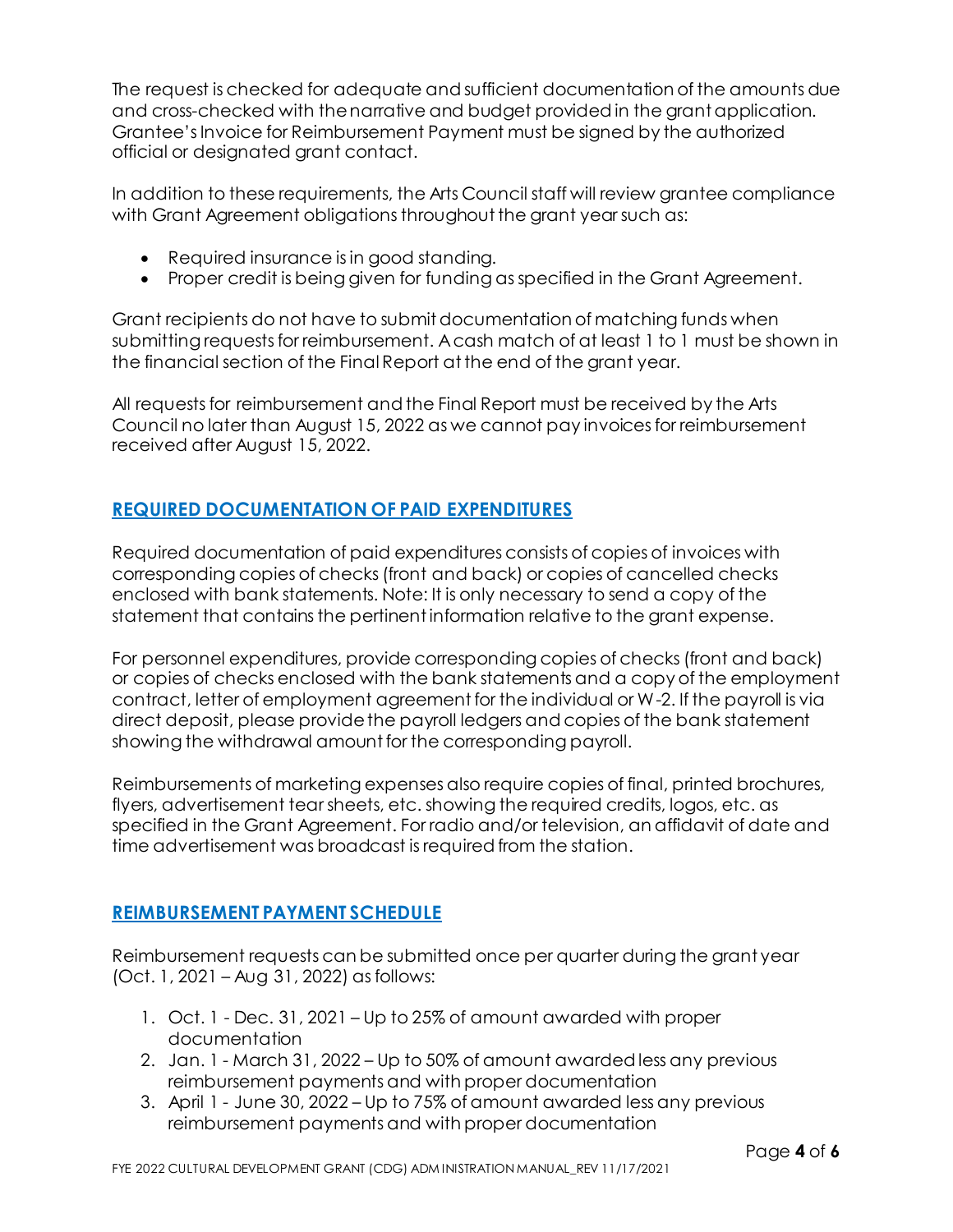4. July 1 - Aug 15, 2022 – Up to 100% of amount awarded less any previous reimbursement payments for expenses paid in Quarter 4 and with proper documentation and the Final Report by Aug 31, 2022

Quarterly request #4 must be made by August 15, 2022.

## **RECORDKEEPING**

Grantees are required to maintain complete and accurate financialand service records (original invoices, cancelled checks, contracts, programs, evidence of matching funds, etc.) for a period **of three (3) years.** If possible, all records, or copies, documenting the grant should be kept in a separate grant file for the purposes of auditing. All revenue related to the agreement should be recorded.

# **CHANGES TO THE SCOPE OF SERVICES**

No changes to the Scope of Services may be made without a written request approved by the Arts Council.

To request a change to the Scope of Services, submit a completed **Grant Change Request** prior to the actual change and include the reason for the change. Examples of when a Change Request form should be submitted:

- An organizational change in leadership, grant contact, address, email, or phone
- Budget changes of more than 10% within a category

The grantee will be notified of the approval/denial of the request by Arts Council staff.

It is the responsibility of the grantee to make grant change requests in a timely matter. Inaccurate information may delay reimbursement or affect eligibility for future grants.

#### **ACKNOWLEDGING SUPPORT, GIVING CREDIT**

Grantee must display the Hillsborough County wordmark logo on all printed and digital promotional materials. Credit for the Hillsborough County BOCC must be provided on all communications – all news releases; print, radio and television advertising; curtain/event speeches; publications; and other marketing materials. Samples of the materials showing the wordmark logo should be attached to the Final Report. On websites, the Grantee must display the Hillsborough County logo wordmark and link to the Hillsborough County website. It is preferred to display the logo, however, when it is not possible to display images, credit should be given through a text statement in the same font size or larger as any other sponsors. Proper text-only credit would read: "With the Support of the Hillsborough County Board of County Commissioners". In all publicity, websites, printed or production materials related to the grant project, the recipient must credit the Hillsborough County Board of County Commissioners for their support in the same font size, or larger, as any other sponsors. The logo (wordmark) of Hillsborough County should be used where possible. The logo will be provided on request as needed.